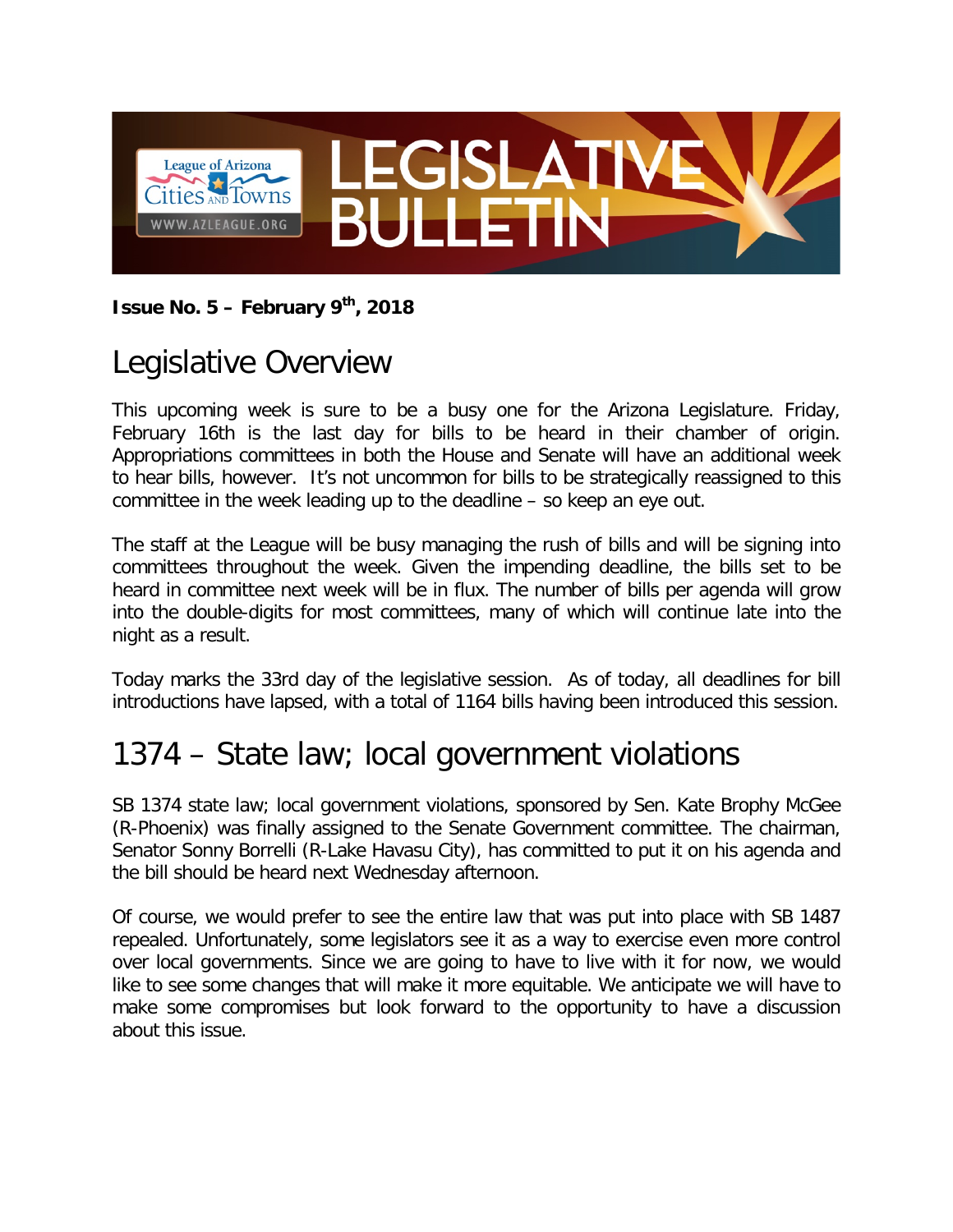We very much appreciate Senator Brophy McGee for sponsoring the bill and Senator Borrelli for agreeing to calendar it. Please contact your legislators to let them know that the passage of SB 1374 is important to your community.

## Speculative Builders

HB 2387, municipal TPT; speculative builders, sponsored by Rep. Tony Rivero (R-Peoria) creates a new preemption that applies to Model City Tax Code Section 416, Contracting: speculative builders. This bill effectively results in the complete elimination of the Speculative Builder classification for all new construction projects, both commercial and residential.

Cities and towns currently impose tax on 65% of the selling price of new construction on the seller, frequently referred to as the developer's Marketing Arm. In commercial projects it is common for these sales to occur after the building has been leased by at least 80%, with those leases usually running for terms of 5 to 10 years, plus options to renew.

The bill provides that any amount the developer attributes to an in-place lease, any other intangible value, or any personal property as stated on the recorded affidavit of value must be subtracted from the selling price, not to exceed the taxable cost of construction amount reported to the State (i.e., the amount reported by the developer's Contracting Arm to calculate State and County tax – typically cost of construction plus 5% "reasonable profit").

The bill does not provide a method for valuing the in-place leases, other intangibles or personal property. These ambiguities leave taxpayers and the cities with no uniform method for application. The inclusion of the phrase "other intangibles" opens the door to claiming exemption for the entire selling price down to the stated minimum, construction cost plus 5% used by the Contracting Arm.

The bill is retroactive through the statute of limitations, meaning all sales of new construction within the past four or six years. Refund claims are limited to \$10,000 total per city to be distributed amongst all claimants, but no deadline for filing is set. All existing (presumably unpaid) assessments that exceed the tax liability under this method are deemed "remitted and forgiven." All related tax liens must be released.

Please contact your representatives and tell them the cities and towns oppose this bill for the following reasons:

1) The wholesale elimination of this tax classification through creation of an overly broad exemption will have a devastating revenue impact on cities and towns;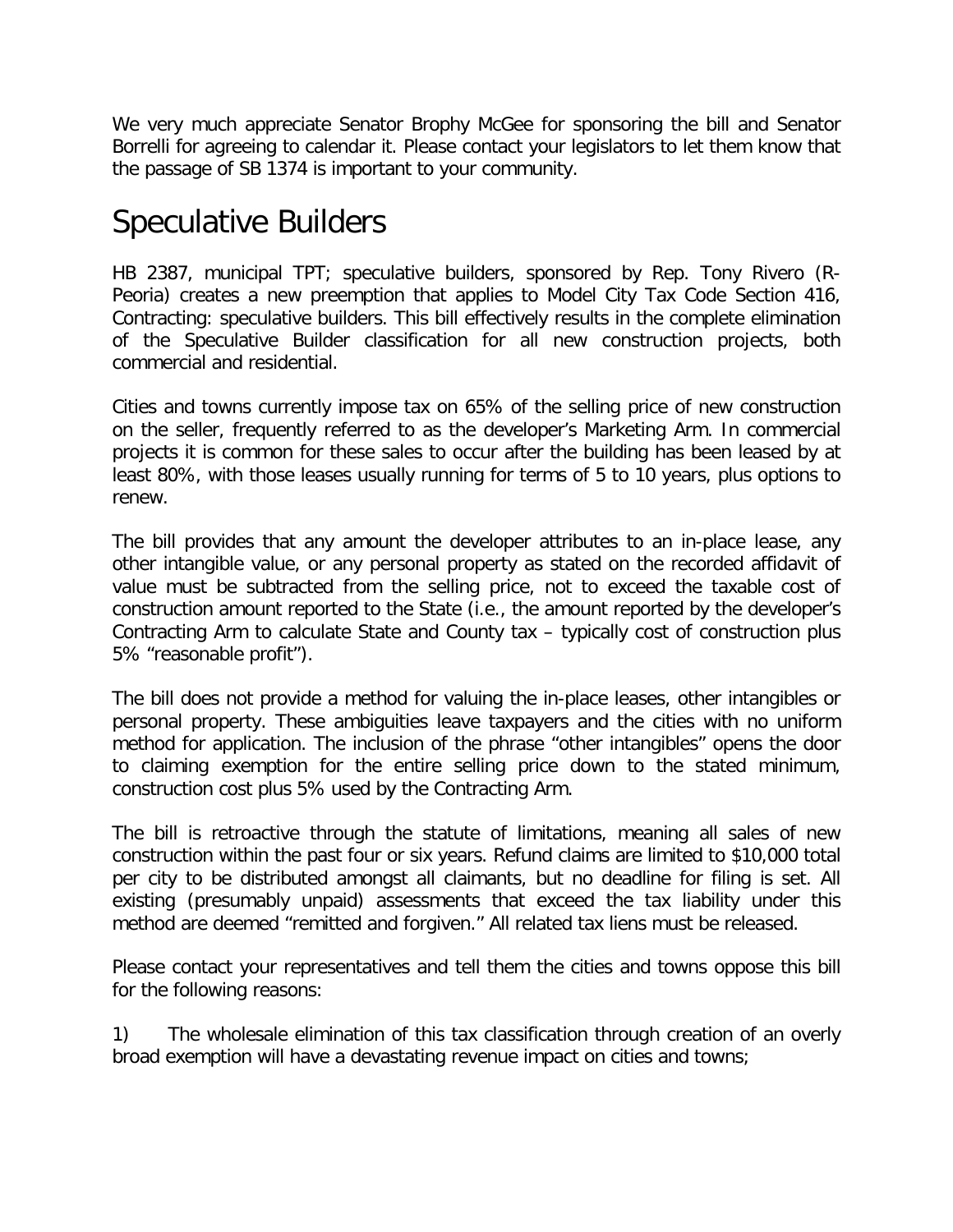2) Most cities have been allowing a reduction in selling price for in-place leases for several years, albeit without a consistent method of valuing the leases;

3) Cities and towns are actively in the process of adding this specific exemption to the Model City Tax Code with a precise method of valuation to create clarity and uniformity among all cities and towns;

4) We welcome an opportunity to work with the industry and experts on business/property valuation to develop an equitable method to recognize the value of leases in question.

## Digital Goods & Services

SB 1392 and HB 2479, TPT; digital goods and services, sponsored by Sen. David Farnsworth (R-Mesa) and Rep. Michelle Ugenti-Rita (R-Scottsdale) respectively, are the companion bills that emerged from the interim committee on Digital Goods and Services.

The intent of the bill is to draw a line between "pre-written software" and "specified digital goods" (books, music, movies, etc.) that are "transferred electronically" meaning wholly downloaded or saved in some manner by the user and thus are considered taxable, versus the same items that are "remotely accessed" over the Internet ("in the cloud") without downloading a complete copy and thus are defined as exempt "specified digital services."

We feel drawing the line determining tax liability based on whether or not the customer receives an entire copy of the product is simply bad tax policy. Whether the buyer receives a full copy of the program on their personal device or merely accesses the same program over the Internet, they have still purchased or leased the entire program.

This bill creates at least eight new exemptions for transactions that have long been deemed taxable by the DOR and the cities and towns. Since taxpayers do not currently separate their activity in this way on their tax returns it will be very difficult to accurately assess the potential impact but there is no doubt these changes will have a significant negative revenue impact immediately upon approval. An even greater concern is these losses will only continue to grow over time as technology advances and more activity shifts to the Internet.

The new exempted "specified digital services" include all of the following items (with the related classification the transaction is currently being taxed under in parentheses):

1) Software as a service or SAAS, meaning access to the provider's applications running on a cloud infrastructure (Retail or TPP Rental);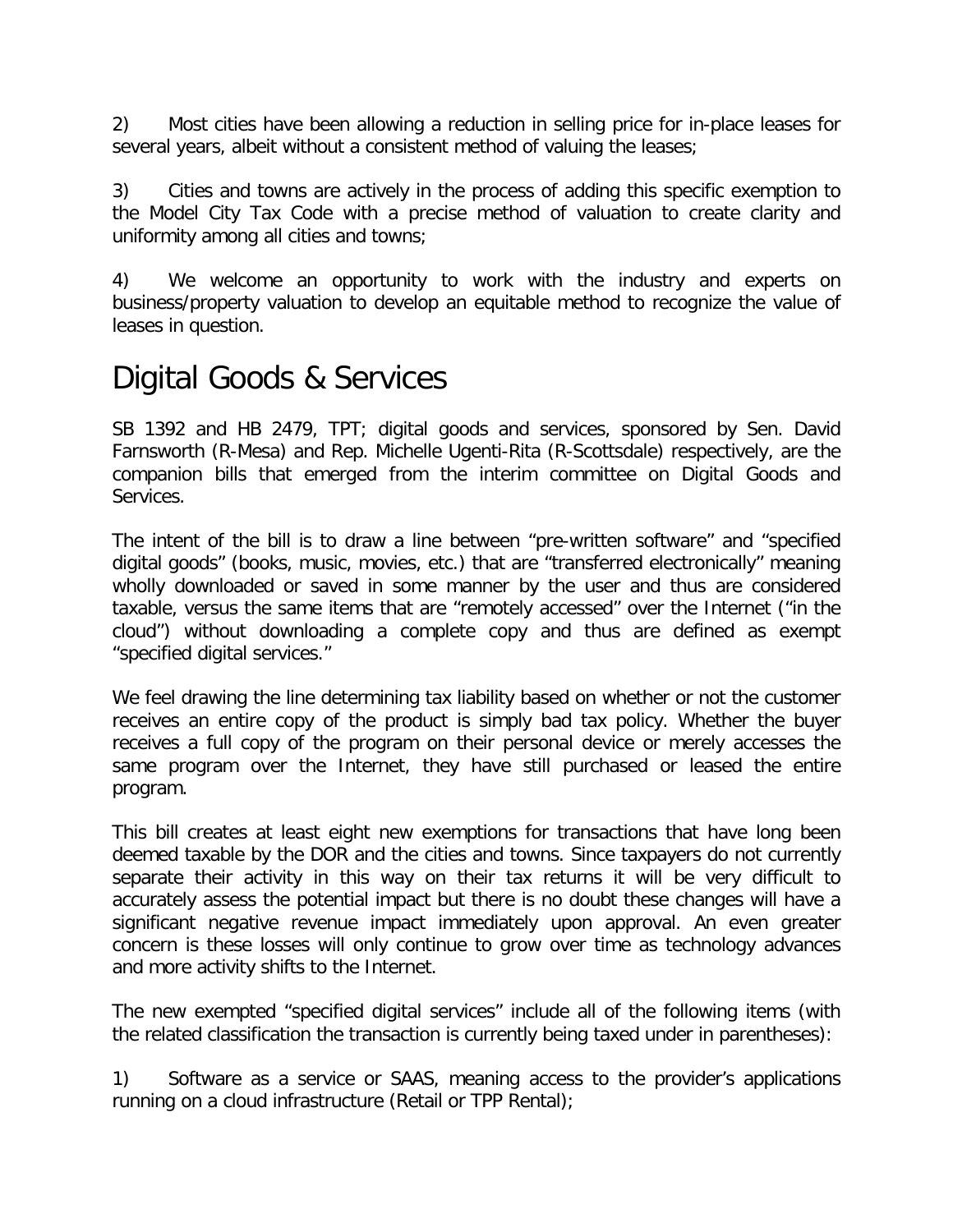2) Platform as a service or PAAS, meaning the ability for a purchaser to deploy applications on the provider's cloud infrastructure using the provider's operating system (TPP Rental);

3) Infrastructure as a service or IAAS, meaning the ability of the purchaser to deploy, maintain and configure an operating system and applications on the provider's cloud infrastructure (TPP Rental);

4) Application service providers or ASPs, meaning a provider that offers access to third-party applications over the Internet (Retail or TPP Rental);

5) Hosting services, meaning the operation of data centers where the purchaser either leases space on the center's servers, or colocation services where the purchaser leases space in the data center building to house the purchaser's own servers (TPP Rental or Real/Commercial Property Rental);

6) Data storage management, meaning providing a purchaser with storage space on the provider's servers (TPP Rental);

7) Data processing and information services, meaning services that allow data to be generated, acquired, stored, processed or retrieved and delivered electronically, if the primary purpose is the processed data or information (Publishing, Job Printing, or Retail);

8) Streaming services, meaning subscription access to movies, television shows, music, books or other digital content over the Internet if the subscription does not include the ability to "transfer electronically" (for example, download a full copy of a movie to keep, either forever or that expires after a specified period of time). If the subscription does include an option to download a complete program or receive a hard copy on DVD, the entire subscription is taxable. (TPP Rental);

9) Digital authentication services, meaning electronic services used to confirm the identity of persons or websites to provide secure commerce and communications (not taxed);

10) Any other cloud-based or remotely accessed computing service (not enough information).

Under the bill, in all cases where the transaction is deemed taxable it will now fall under the Retail classification, even if the true nature is that of a rental, lease, or license for use.

The bill adds new provisions to A.R.S. 42-5040 regarding sourcing to the customer's billing address if no other address is known, as well as allowing for the issuance of a new Multiple Points of Use (MPU) certificate to identify the AZ taxable portion of a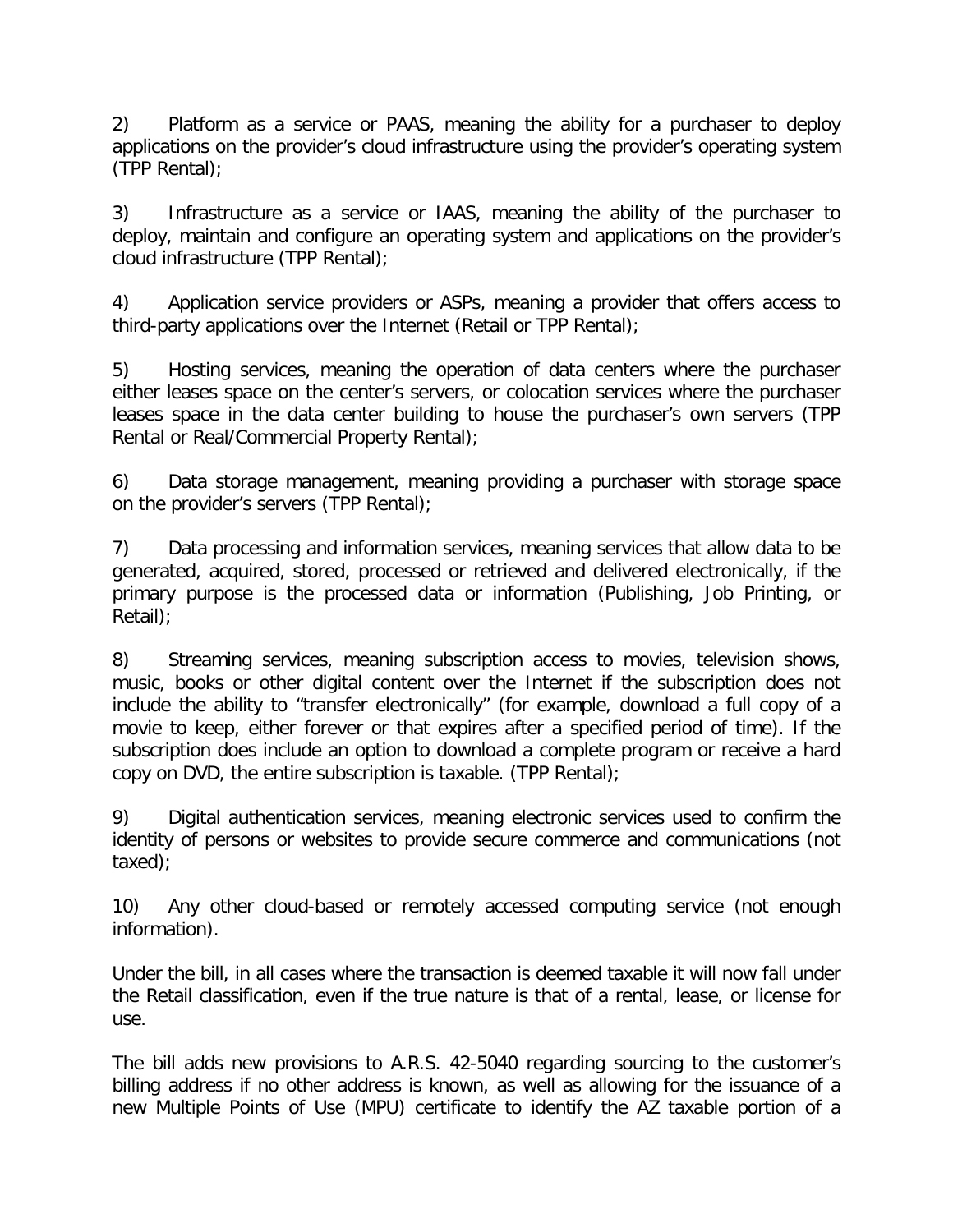transaction billed to a single location where the digital goods will actually be used in locations throughout the country.

It requires purchasers to report and pay a tax equivalent to the combined Retail tax rate on any taxable purchase from an unlicensed vendor (similar to the MRRA provisions in A.R.S. 42-5008.01) for subsequent distribution of the local portions to the counties and cities as well as inclusion of the state portion in the shared revenue distribution formula.

Rather than placing preemption language in A.R.S. 42-6004, the bill creates a new section, 42-6015, that essentially says the cities will treat these goods and services in the same manner as the State.

Regardless of the outcome, the League has made a commitment to all parties involved that the MCTC will be revised to coincide and maintain conformity with the State application based on whatever changes are ultimately passed into legislation.

The League has been working with ATRA, the DOR, the counties and the committee members on refining the language of these bills and an amendment addressing some but not all of our concerns is expected. As with any major policy shift there are many substantive and technical changes and clarifications that still need to be worked out.

Please contact your representatives and express your concerns over the potential for overwhelming revenue losses now and in the future.

### Post-Traumatic Stress Disorders; Presumption

This week the House Health Committee heard HB2501; PTSD; workers' compensation; presumption sponsored by Representative Boyer (R-Phoenix, Glendale). The amended language in HB2501: 1) extends the time to file a workers' compensation claim by tolling the deadline to one year after the last counseling session, 2) creates a presumption of PTSD for the public safety employee unless the employer can prove through a preponderance of evidence the employee's job did not create the PTSD, 3) prohibits the employer from requesting an Independent Medical Exam (IME), 4) increases the number of visits from a minimum of 12 to a total of 48 visits (an additional 36), 5) and requires the employer to pay 100% of the employee's salary during the period of visits if the counselor says the employee is unfit for duty.

The League signed in and spoke in opposition to HB2501 indicating that the League, just as the police officers and firefighters, has the objective of returning these employees to a healthy mental status so that they can return to work and their regular daily lives. However, the League differs in our opinion on how we can get to that mutual objective. Additionally, the League pointed out that A.R.S. § 23-1101 through 1104 require a report to be presented to JLAC for any presumptive legislation. The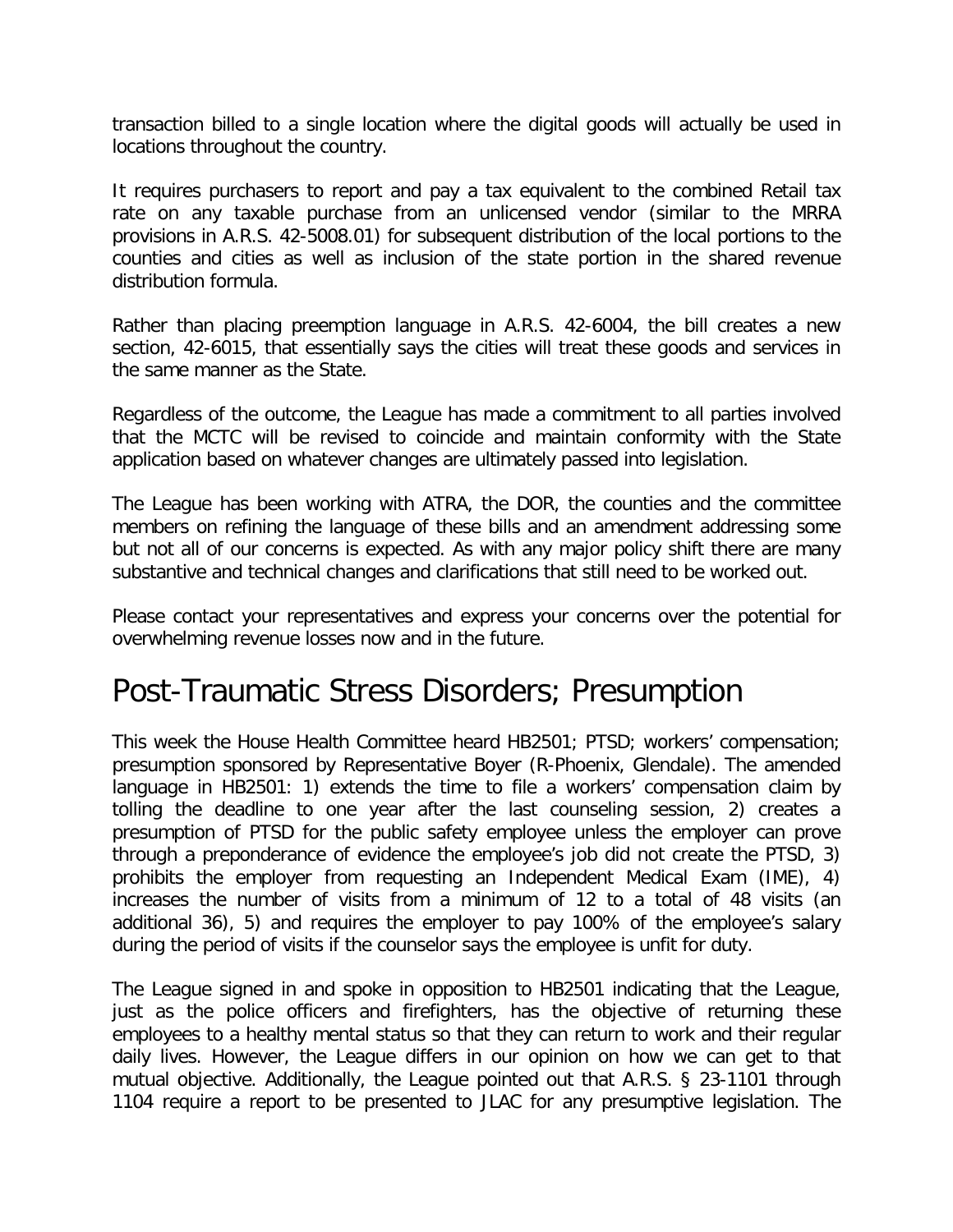report should outline the scientific evidence substantiating such a change, the financial costs of the change, and information on why the current methods are inadequate. There was no report created for this huge shift in how PTSD is handled and we believe it is an important element to finding the best practice going forward.

We expect a stakeholder meeting to take place next week and for us to continue working to amend this bill throughout the session. The bill was voted out of Health 9-0 on 02/08/18.

# Food Trucks

The League continues to work through a stakeholder process on HB 2371 mobile food vendors; state licensure, sponsored by Rep. Kevin Payne (R-Peoria). The bill establishes a state licensing scheme, minimum food safety regulations and inspection standards for food truck vendors to be administered by the Department of Health Services and county health departments. The bill as written, however, would upend many local regulations concerning, among others, the use of public property by allowing food truck vendors to conduct business on public property without a permit, fee or permission. In addition, the bill prohibits spacing distances from existing brick and mortar restaurants, allows unrestricted use of any legal parking spaces and prohibits the enforcement of "keep moving" ordinances that restrict the operation of food truck vendors at locations within a certain timeframe. The provisions of the bill would likely have many unintended consequences.

The bill was drafted by the Institute for Justice, a national public interest law firm, in an attempt to keep cities from "imposing anti-competitive regulations" on food truck vendors. During the stakeholder process we explained the provisions of the bill and their potential impact on local regulations to the representatives of the food truck industry, who agreed it was not their intent to completely remove local regulation of their industry and instead they were seeking to establish regulations that are clear, consistent and applicable statewide, but not to undermine policies regarding the use of public property, public safety or the perception of their industry.

The bill is scheduled for a hearing in the Military, Veterans and Regulatory Affairs Committee on Monday and an amendment drafted by the League will be offered that will bring us to a neutral position on the bill for committee and to continue the stakeholder process to refine the bill as it proceeds in the process

## Yurts & Hogans

HB 2396 property; subdivision; size; requirements, sponsored by Rep. Bob Thorpe (R-Flagstaff) would allow a property owner in a "rural municipality" (undefined in the bill) to have on their property, in addition to their single family home, a yurt, hogan, RV,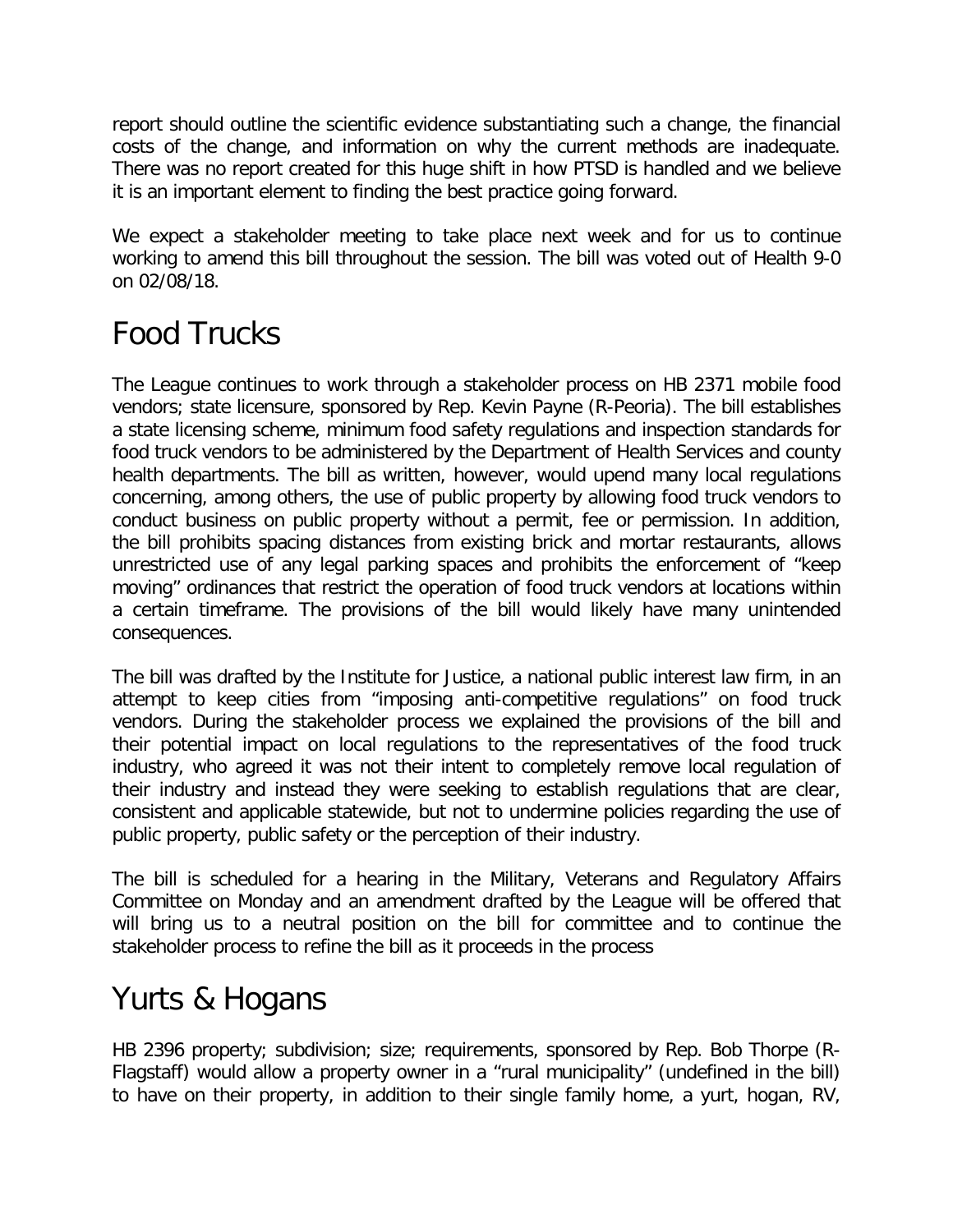mobile home, or another single family home, any of which could be used as a full-time residence or rental property. The bill would also allow a property owner to subdivide their land into as many five acre or smaller lots as they want as long as the resulting lots are as large as the "average" lot size within 5 miles of the property. Not only would this upend the subdivision statutes by creating a huge exemption, it is also technically unworkable. For example, the "average" lot size would constantly change making it almost impossible to determine if a lot was legally subdivided based on the average lot size *at the time*. Additionally, each time a property owner subdivided their land it would reduce the average in the area allowing for additional subdivisions.

The statutes regulating the subdivision of land have been in place for many years and work together to ensure that when property is bought, sold, or platted for a subdivision, the appropriate infrastructure is planned for and each property has a clear title, legal access and satisfies many other legal requirements for sale. Any exemptions/changes to the subdivision statutes that do not harmonize with the rest of the regulations can have significant unintended consequences, namely what are known as "wildcat" subdivisions (haphazard developments that do not fit into a city or county's general plan).

The League, along with the County Supervisors Association, and Arizona Planning Association, were ready to testify in opposition to the bill this Tuesday in House Federalism, Property Rights and Public Policy but the bill was held. However, it is on next week's agenda for House Federalism, Property Rights, and Public Policy on Tuesday at 2pm. We encourage you to reach out to the members of that committee and ask that they vote "no" on any changes to the subdivision statutes that have not been vetted by all the affected entities.

## Recovering Public Monies

SB 1274 public monies; recovery; illegal payments, sponsored by Sen. Warren Petersen (R-Gilbert), is a proposal that originated from the Attorney General's office. It would allow the AG to go after persons who knowingly cause an illegal payment (a disbursement of public funds without authorization of law).

Current statute allows the AG to go after a person that receives an illegal payment but not the person that caused the payment. For example if a county or school district administrator paid out bonuses to employees that were not authorized by law, the AG could only go after the employees that received the bonuses but not the person that intentionally violated the law.

The League has been working with the AG's office on the amendment that was adopted in Senate Government committee this week. The amendment would protect municipal employees that disburse, collect, receive, safe keep, or transfer public monies pursuant to a warrant that appears lawful unless the person knew or had reason to know that